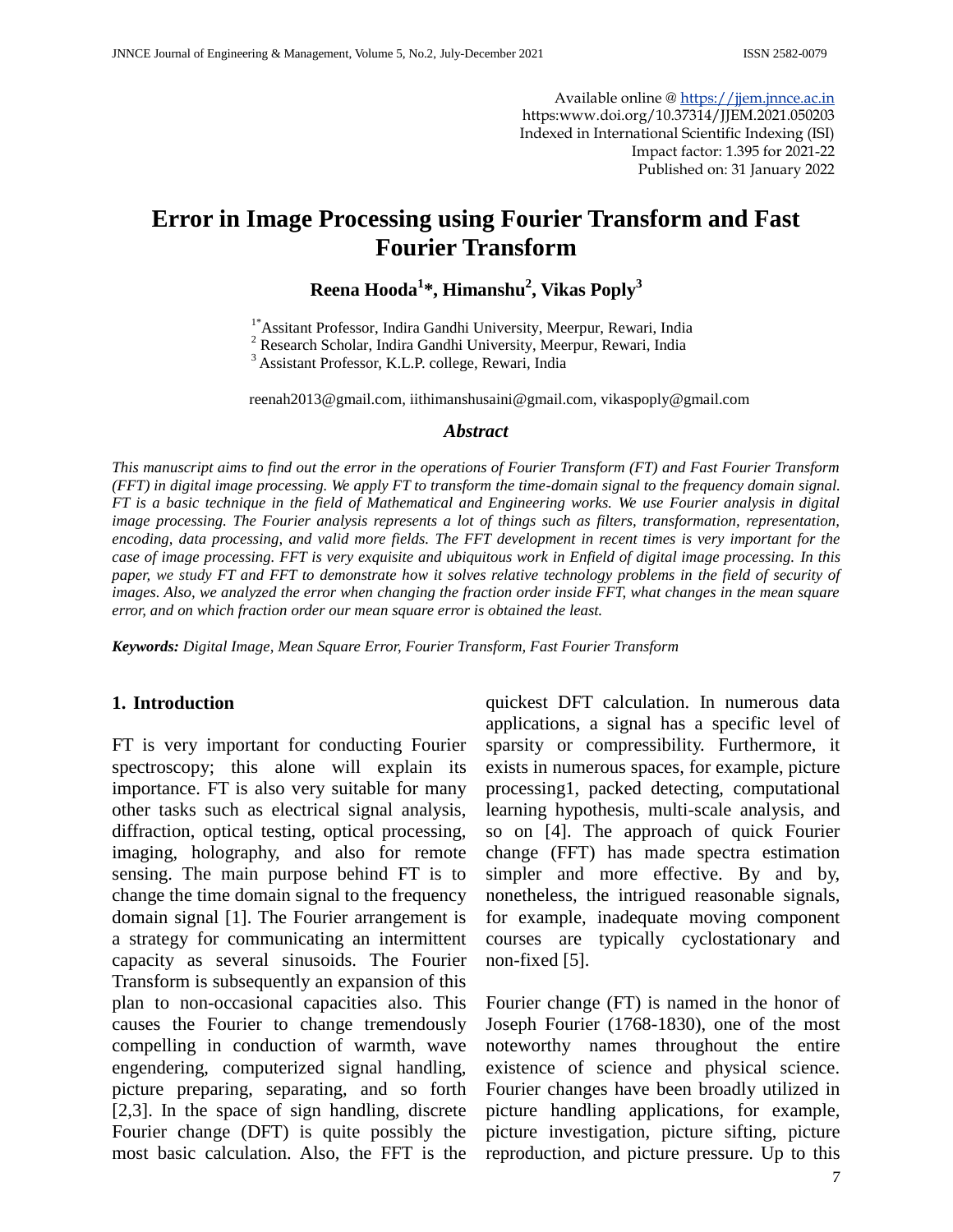point, there was no meaning of a Fourier change appropriate to shading pictures in a comprehensive way [6]. The Fourier change of a picture is a breakdown of the picture into its recurrence or scale parts. Such channels work on the abundancy range of a picture and eliminate, constrict, or intensify the amplitudes in indicated wavebands. Any capacity that occasionally rehashes the same thing can be communicated as several sines and cosines of various frequencies each increased by an alternate coefficient is known as a Fourier arrangement. FFT-based Image handling has arrived at a bottleneck where further speed improvement from the algorithmic point of view is troublesome. Be that as it may, some continuous applications request quicker Fourier change than what is presently accessible. Would it be advisable for us to stop our excursion for questing the Faster Fourier Transformation strategy because of algorithmic restrictions? That triggers the mission for a quicker method to register the Fourier Transform-based picture handling strategy [7]. In digital processing, FT is a very important part of the progress that is being made within communication, audio, and image processing. As an alternative method of transfer, we use the discrete signal as a function of frequency. Several terms have been defined inside the FT to continuous and discrete signals: Fourier Transform, Fourier series Discrete-Time Fourier Transform (DTFT), Discrete Fourier Transform (DFT), and Discrete Fourier Series (DFS). The only transform used for signal processing is the Discrete Fourier Transform (DFT). This last requires countless duplications and augmentations, which makes it extremely hard to carry out in inserted frameworks. A streamlining strategy is, consequently, needed to work with estimations. FFT Method Created by 1965 Cooley and Tukey. Apart from these, a lot of algorithms are built based on Cooley and Tukey's approach. The prime factor of algorithms are split radix, vector radix, vector split radix, Winograd Fourier transforms, integer FFT, etc [8]. Practically, the FFT disintegrates the arrangement of information to be changed into a progression of more modest informational collections to be changed. At that point, it disintegrates those more modest sets into much more modest sets. At each phase of preparing, the consequences of the past stage are consolidated in an extraordinary manner [9]. Quick Fourier changes (FFTs) are quick calculations, i.e., of low intricacy, for the calculation of the discrete Fourier change (DFT) on a limited abelian bunch which, thusly, is an extraordinary instance of the Fourier change on a locally smaller abelian bunch. The FFTs are among the main calculations in applied and designing math and in software engineering, specifically for one and multidimensional frameworks hypothesis and sign preparing [10].

## **2. Fourier Transform**

Encryption is a very old method of hiding data, in this process; our information becomes safe that with the help of keys from unauthorized people, who are in the form of our text and photos. Nowadays FT is used in many applications. Has increased use, because is very easy than other methods. So it is used a lot nowadays for keeping photos safe [11]. The first lecture of FT was given by Jean Baptiste Joseph Fourier, in 1807. After this FT started being used in all areas of science and engineering. FFT is introduced in normal state FT which increases the area of FT, it is used in many places such as signal processing optics and quantum mechanics. FT is the general state of the Fourier series [12].

Which is used to describe FT in a constant and a periodic function. How do we interpret FT by the const exact function  $x(t)$  [13]

$$
X(\omega) = F\{x(t)\} = \int_{-\infty}^{+\infty} x(t) \cdot e^{-jwt} dt \quad (1)
$$

We define inverse Fourier Transform by using Fourier Transform

$$
X(t) = F^{-1}\lbrace x(\omega)\rbrace = \frac{1}{2\pi} \int_{-\infty}^{+\infty} x(\omega) \cdot e^{jwt} d\omega
$$
  
(2)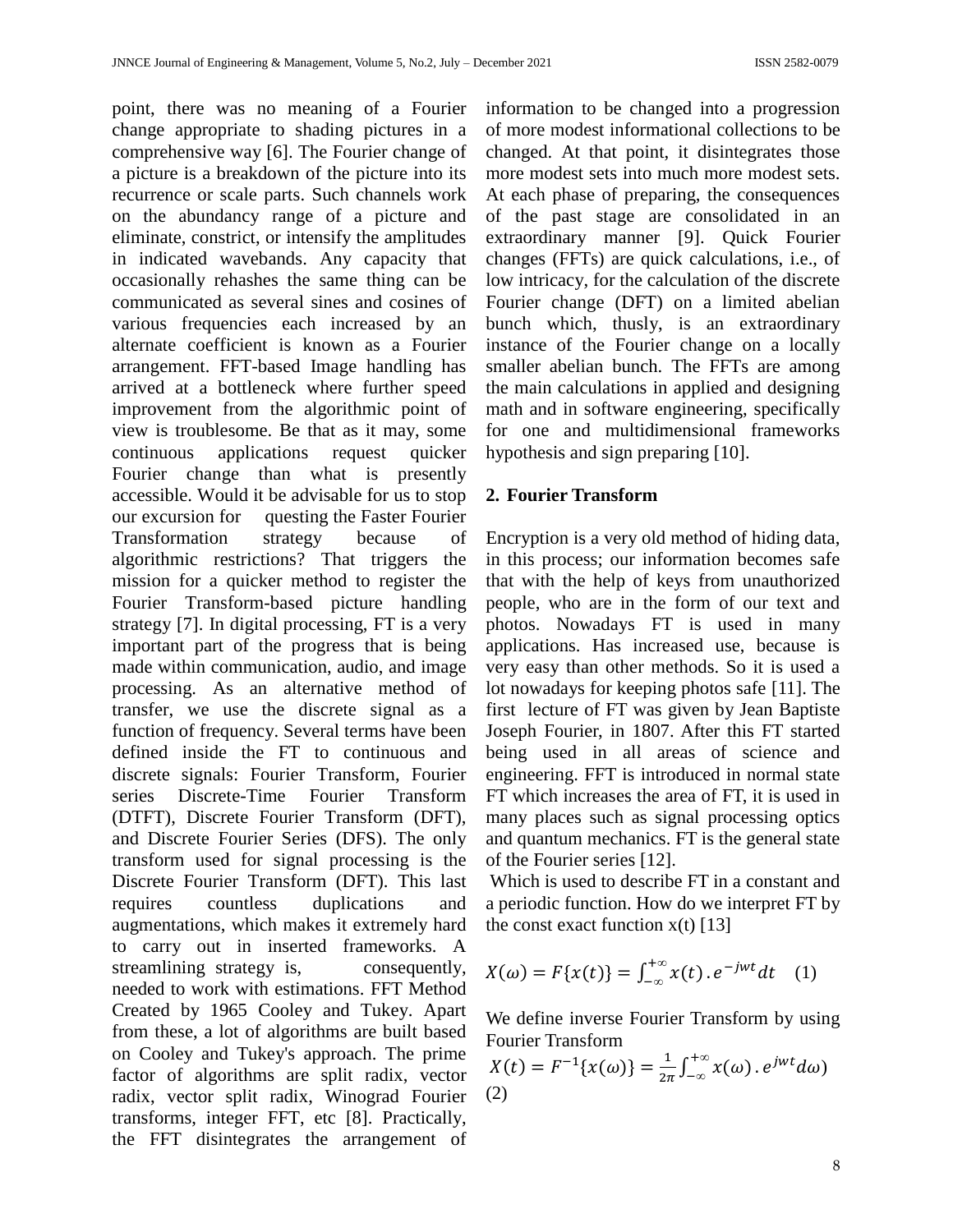## **3. Fractional Fourier Transform**

FFT as a Classical Fourier Transform into a general form was introduced as an aspect of mathematics as Namias is first and foremost in many applications of optics [14]. We need a new tune to analyze a time frequency in which FFT will play a good role. Which is the optical implementation of the FFT that was given by Mendlovic and Ozaktas in 1993, Which is used a lot in the optical field. In the year 2000, FFT was used in image encryption by G.Unnikrishnan, etc happened for the first time. FFT gives us more freedom in doing image encryption and in increasing the size of the key. FFT technique, people trend suggests that I like encryption field [15].

We will use FFT on a plane image  $I(x)$  as follows: [16]

$$
Fp{I(x)}(u) = \int_{-\infty}^{+\infty} k_p(x, u)I(x)dx
$$
 (3)

Where  $KP(x,u)$  is the kernel function and is expressed as

$$
KP(x, u) =
$$
\n
$$
\begin{cases}\nT \exp[i\pi(x^2 \cot\phi - 2xu \csc\phi + u^2 \cot\phi)] \\
\delta(x - u), \\
\delta(x + u), \\
p \neq n\pi; \\
p = 2n\pi \quad (2) \\
p = (2n + 1)\pi.\n\end{cases}
$$
\n(4)  
\nHere,  
\n
$$
\text{curl} \quad i \left(\pi \sin \phi - \phi\right)
$$

$$
T = \frac{\exp\left[-i\left(\pi\,sgn\,\frac{\varphi}{4} - \frac{\varphi}{2}\right)\right]}{\sqrt{|sin\emptyset|}}\qquad(5)
$$

where  $\phi = p\pi/2$ . FFT is integral transforms which is the setup of linear and optical. We get some important property from FFT. FFT two dimension is a simple extension of one dimension which we represent as

$$
F^{\alpha 1,\alpha 1}{I(x,y)}(u,v)\alpha
$$
  
= 
$$
\int_{-\infty}^{+\infty} \int_{-\infty}^{+\infty} K_{\alpha 1,\alpha 2}(x,y;u,v) f(x,y) dxdy
$$
 (6)  
Where  

$$
K_{\alpha 1,\alpha 2}(x,y;u,v) = K_{\alpha 1}(x,u) K_{\alpha 2}(y,v)
$$
 (7)

### **4. Mean Squared Error**

Mean square error (MSE) is the difference between our actual image and the recovered image, which we use to measure the quality of the image [17]. The closer to zero the rating of MSE, the better is the quality of the image [18]. MSE measures the easiest and most common distortion, the smaller the measurement of our MSE, the better the result [19,20]. MSE is given by the formula

$$
MSE =
$$
  

$$
\frac{1}{M-N} \sum_{i=0}^{M-1,N-1} [I(i,j) - K(i,j)]^2
$$
 (8)

Which is our M and N is the width and length of the images, out of which  $I(i,j)$  is recovered image and  $K(I,j)$  input image in which i and j are row and columns of the input image and recovered image together.

Figure1 describes the image processing through the FFT.

If the image is the same, then its MSE is zero [21]. We checked in practical by Matlab simulation as we increase the value of the fraction order the value of MSE will decreasing, which we have shown in the tables 1, 2, and figure 2 below: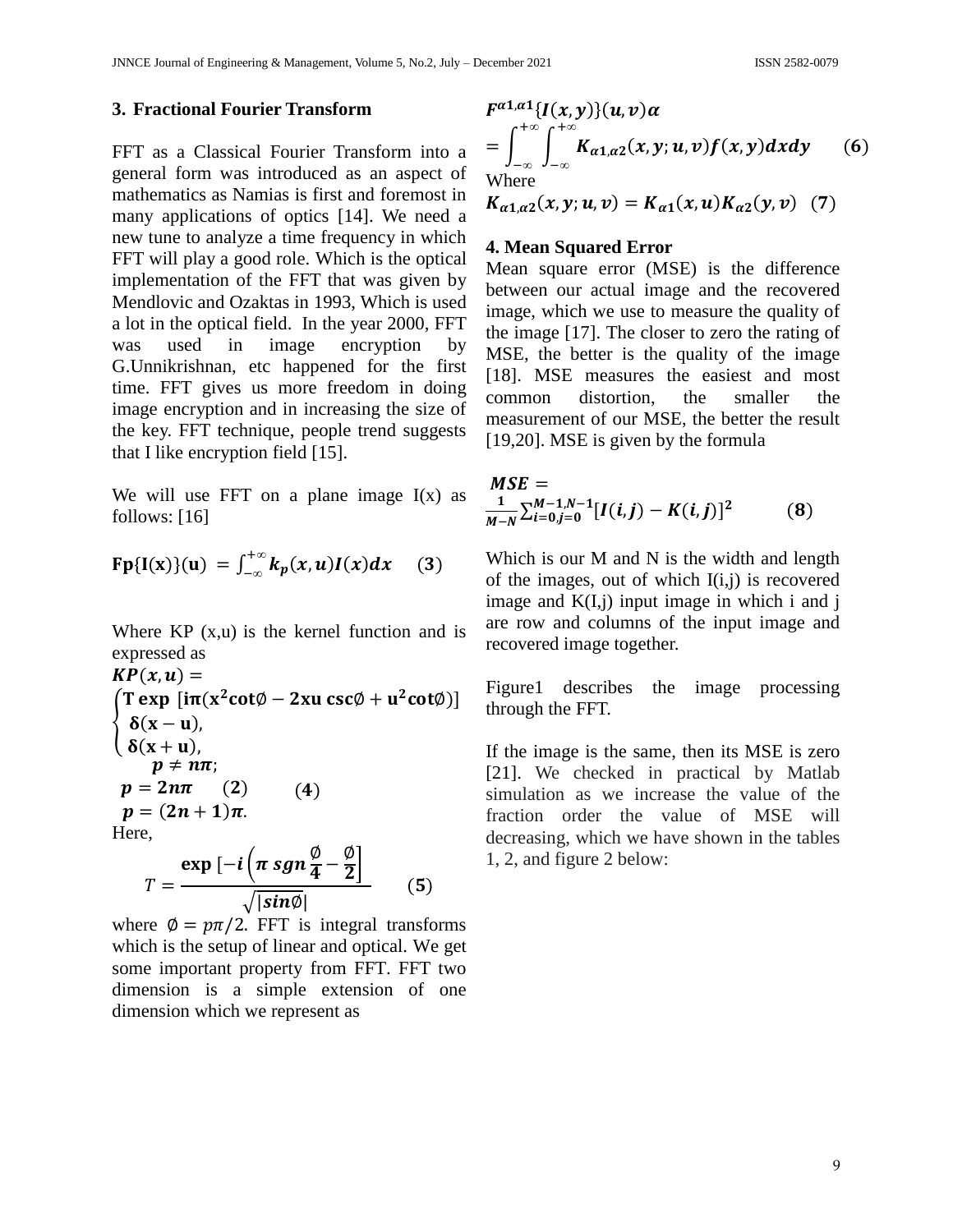

Figure 1: Schematic Diagram

| Sr. No.        | <b>Fractional Order</b> |         | <b>Mean Square Error</b> |
|----------------|-------------------------|---------|--------------------------|
|                | Phase 1                 | Phase 2 |                          |
| $\mathbf{1}$   | 0.05                    | $-0.25$ | 597.8093                 |
| $\overline{2}$ | 0.10                    | $-0.25$ | 141.2637                 |
| 3              | 0.15                    | $-0.25$ | 59.5178                  |
| 4              | 0.20                    | $-0.25$ | 31.8424                  |
| 5              | 0.25                    | $-0.25$ | 19.4559                  |
| 6              | 0.30                    | $-0.25$ | 12.9538                  |
| 7              | 0.35                    | $-0.25$ | 9.1684                   |
| 8              | 0.40                    | $-0.25$ | 6.7991                   |
| 9              | 0.50                    | $-0.25$ | 4.1604                   |
| 10             | 0.60                    | $-0.25$ | 2.8472                   |
| 11             | 0.70                    | $-0.25$ | 2.1387                   |
| 12             | 0.80                    | $-0.25$ | 1.7484                   |
| 13             | 0.90                    | $-0.25$ | 1.5504                   |

Table 1: Computation of mean square error by changing the order of phase 1

Table 2: Computation of mean square error by changing the order of phase 2

| Sr. No.        | <b>Fractional Order</b> |         | Mean Square Error |
|----------------|-------------------------|---------|-------------------|
|                | Phase 1                 | Phase 2 |                   |
| $\mathbf{1}$   | 0.25                    | $-0.05$ | 597.8093          |
| $\overline{2}$ | 0.25                    | $-0.10$ | 141.2637          |
| 3              | 0.25                    | $-0.15$ | 59.5178           |
| 4              | 0.25                    | $-0.20$ | 31.8424           |
| 5              | 0.25                    | $-0.25$ | 19.4559           |
| 6              | 0.25                    | $-0.30$ | 12.9538           |
| 7              | 0.25                    | $-0.35$ | 9.1684            |
| 8              | 0.25                    | $-0.40$ | 6.7991            |
| 9              | 0.25                    | $-0.50$ | 4.1604            |
| 10             | 0.25                    | $-0.60$ | 2.8472            |
| 11             | 0.25                    | $-0.70$ | 2.1387            |
| 12             | 0.25                    | $-0.80$ | 1.7484            |
| 13             | 0.25                    | $-0.90$ | 1.5504            |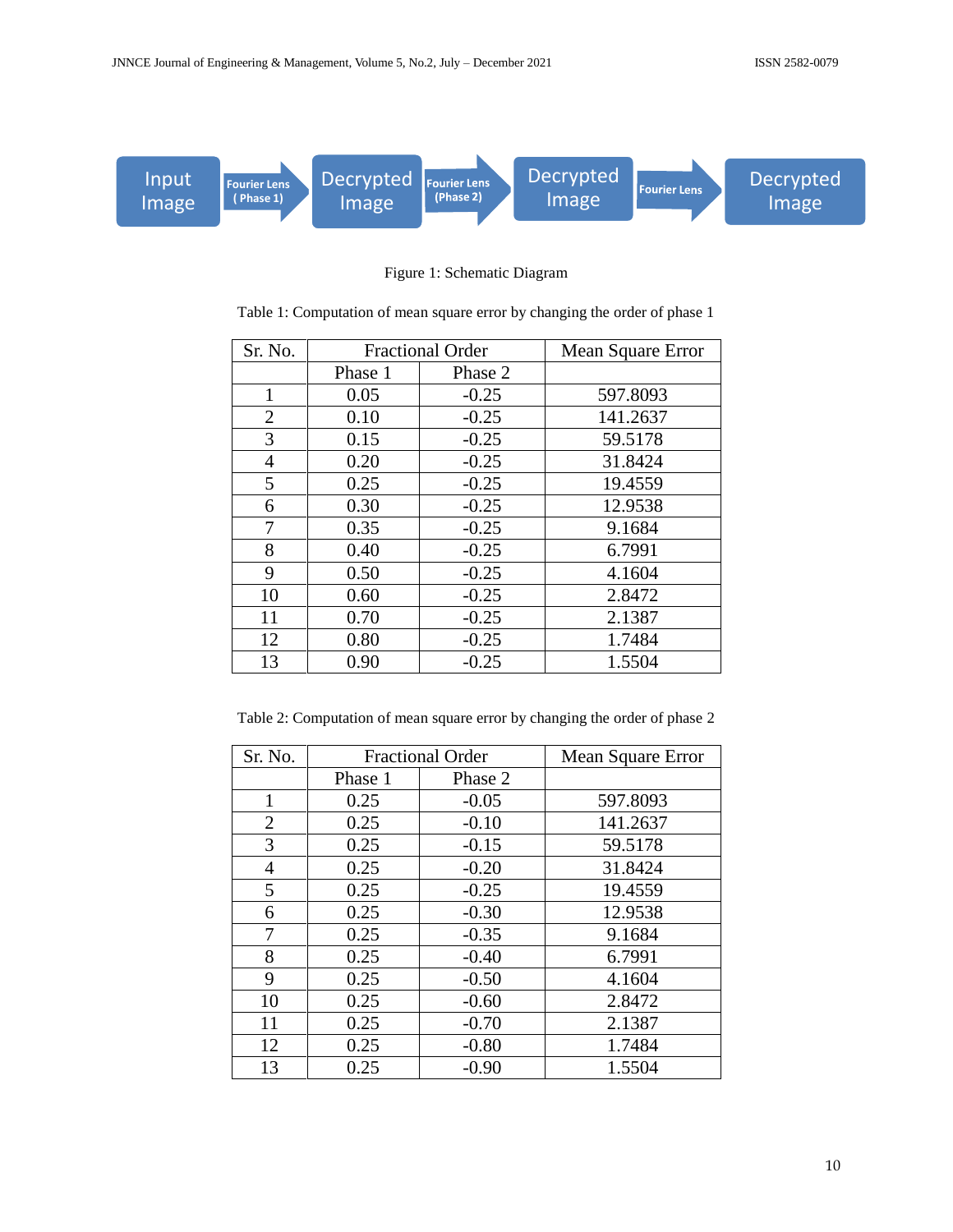

## **4. Conclusion**

In this paper, we studied the effect on the MSE of the image by FFT. We have found, using FFT that as we increase the value of fraction order, so decreasing the value of MSE. Due to this the quality of our image increases. Also, we observed from the simulation that Fraction order is inversely proportional to MSE.

## **References**

1. Nisha Chittora and Deepika Babel, A Brief Study on Fourier Transform and its Applications, International Research Journal of Engineering and Technology, Vol. 05, No. 12, Dec 2018, pp. 1127–1131, [Online]. [https://www.irjet.net/archives/V5/i12/IRJET-](https://www.irjet.net/archives/V5/i12/IRJET-V5I12211.pdf)[V5I12211.pdf.](https://www.irjet.net/archives/V5/i12/IRJET-V5I12211.pdf)

2. J. V. Fischer, Four particular cases of the Fourier transform, Mathematics, Vol. 6, No. 12, 2018, pp. 4–7 doi: 10.3390/math6120335

3. Karan Asher, Fourier series And Fourier Transform, IOSR Journal of Mathematics, Vol. 4, Issue. 6, 2013, pp. 73–76. doi: 10.9790/5728-0467376.

4. L. Zhong, L. Lichun, and L. Huiqi, Application Research on Sparse Fast Fourier Transform Algorithm in White Gaussian Noise, Procedia Comput. Sci., Vol. 107, No. Icict, 2017pp. 802–807.

doi: 10.1016/j.procs.2017.03.176.

5. H. C. Lin, Y. C. Ye, B. J. Huang, and J. L. Su, Bearing vibration detection and analysis using enhanced fast Fourier transform algorithm, Adv. Mech. Eng., Vol. 8, No. 10,  $2016$ , pp.  $1-14$ , ,

doi: 10.1177/1687814016675080.

6. G. G. Kumar, S. K. Sahoo, and P. K. Meher, 50 Years of FFT Algorithms and Applications, [Circuits, Systems, and Signal Processing,](https://link.springer.com/journal/34) Vol. 38, Issue. 12. 2019, pp. 5665-5698.

7. D. R. Jariwala and B. Patel, Accelerating Fast Fourier Transformation using Image Processing Techniques, Vol. 7, Issue. 4, 2017, pp. 10767–10771.

8. 8. T. Belabed, S. Jemmali, and C. Souani, FFT implementation and optimization on FPGA, 2018 Proceedings of the  $4<sup>th</sup>$ International Conference on Advanced Technologies for Signal and Image Processing. ATSIP, Sousse,